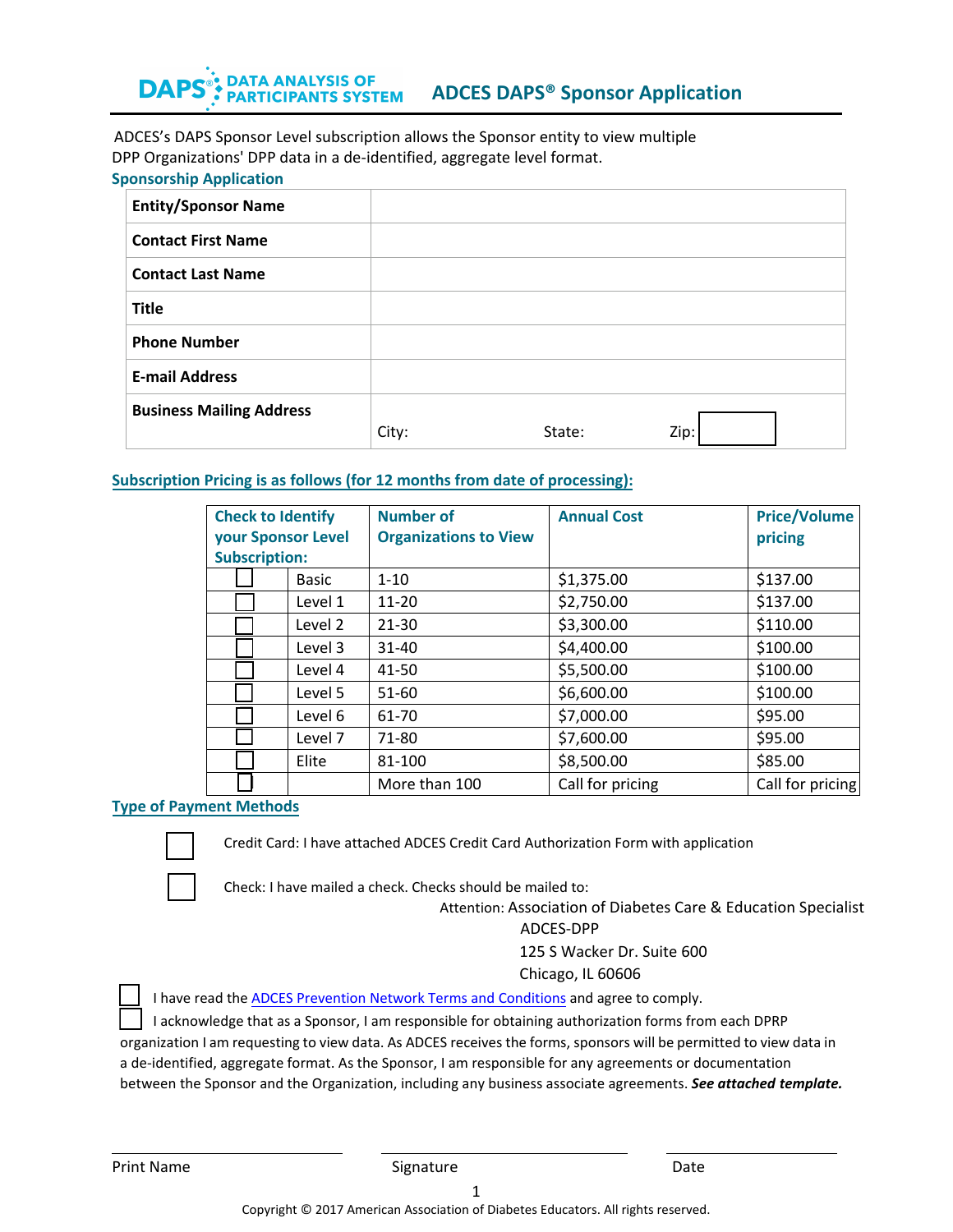**\*Note: Each Organization listed will need to be contacted by the Sponsor in order to sign the Authorization form. As ADCES receives each Organization's signed Authorization form, ADCES will enable the Sponsor to view the program. Authorization forms should be signed and submitted to [dpp@a](mailto:dpp@aadenet.org)dces.org in order to permit ADCES to give the Sponsor the ability to see aggregate, deidentified data in a reporting format.** 

|                         | <b>DPRP Prevention Program</b><br><b>Name</b> | <b>Organization Name</b><br>(if different from DPRP) | <b>Street Address</b> | City, State | <b>INTERNAL</b><br><b>USE ONLY:</b> |
|-------------------------|-----------------------------------------------|------------------------------------------------------|-----------------------|-------------|-------------------------------------|
| $\mathbf{1}$            |                                               |                                                      |                       |             |                                     |
| $\overline{2}$          |                                               |                                                      |                       |             |                                     |
| $\overline{3}$          |                                               |                                                      |                       |             |                                     |
| $\overline{\mathbf{4}}$ |                                               |                                                      |                       |             |                                     |
| 5                       |                                               |                                                      |                       |             |                                     |
| $\boldsymbol{6}$        |                                               |                                                      |                       |             |                                     |
| $\overline{7}$          |                                               |                                                      |                       |             |                                     |
| 8                       |                                               |                                                      |                       |             |                                     |
| 9                       |                                               |                                                      |                       |             |                                     |
| 10                      |                                               |                                                      |                       |             |                                     |
|                         |                                               | <b>ADCES DAPS Level 1 Sponsor (11-20 programs)</b>   |                       |             |                                     |
| $11\,$                  |                                               |                                                      |                       |             |                                     |
| 12                      |                                               |                                                      |                       |             |                                     |
| 13                      |                                               |                                                      |                       |             |                                     |
| 14                      |                                               |                                                      |                       |             |                                     |
| 15                      |                                               |                                                      |                       |             |                                     |
| 16                      |                                               |                                                      |                       |             |                                     |
| 17                      |                                               |                                                      |                       |             |                                     |
| 18                      |                                               |                                                      |                       |             |                                     |
| 19                      |                                               |                                                      |                       |             |                                     |
| 20                      |                                               |                                                      |                       |             |                                     |

# **ADCES DAPS Basic Sponsor (1-10 programs)**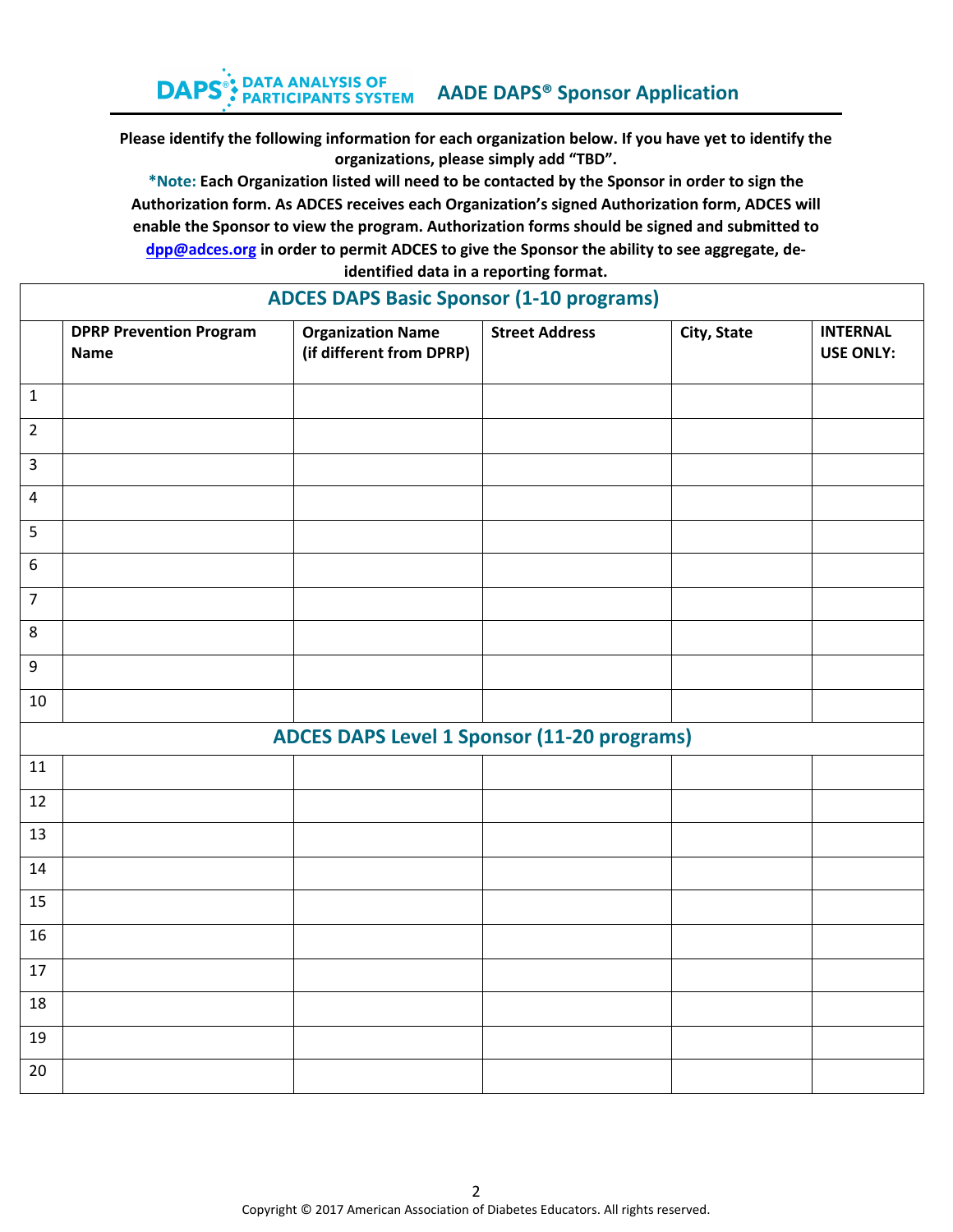

**\*Note: Each Organization listed will need to be contacted by the Sponsor and ADCES will need to have the attached authorization template signed and submitted to dpp@a[dces.org](mailto:dpp@aadenet.org) in order to permit ADCES to give the Sponsor the ability to see aggregate, de-identified data in a reporting format.** 

**Sponsor Name: Date: Date: Date: Date: Date: Date: Date: Date: Date: Date: Date: Date: Date: Date: Date: Date: Date: Date: Date: Date: Date: Date: Date: Date: Date: Date:** 

|    | ADCES DAPS Level 2 Sponsor (21-30 programs) |                                                         |                       |             |                                     |  |
|----|---------------------------------------------|---------------------------------------------------------|-----------------------|-------------|-------------------------------------|--|
|    | <b>DPRP Prevention Program</b><br>Name      | <b>Organization Name</b><br>(if different from<br>DPRP) | <b>Street Address</b> | City, State | <b>INTERNAL</b><br><b>USE ONLY:</b> |  |
| 21 |                                             |                                                         |                       |             |                                     |  |
| 22 |                                             |                                                         |                       |             |                                     |  |
| 23 |                                             |                                                         |                       |             |                                     |  |
| 24 |                                             |                                                         |                       |             |                                     |  |
| 25 |                                             |                                                         |                       |             |                                     |  |
| 26 |                                             |                                                         |                       |             |                                     |  |
| 27 |                                             |                                                         |                       |             |                                     |  |
| 28 |                                             |                                                         |                       |             |                                     |  |
| 29 |                                             |                                                         |                       |             |                                     |  |
| 30 |                                             |                                                         |                       |             |                                     |  |
|    |                                             | <b>ADCES DAPS Level 3 Sponsor (31-40 programs)</b>      |                       |             |                                     |  |
| 31 |                                             |                                                         |                       |             |                                     |  |
| 32 |                                             |                                                         |                       |             |                                     |  |
| 33 |                                             |                                                         |                       |             |                                     |  |
| 34 |                                             |                                                         |                       |             |                                     |  |
| 35 |                                             |                                                         |                       |             |                                     |  |
| 36 |                                             |                                                         |                       |             |                                     |  |
| 37 |                                             |                                                         |                       |             |                                     |  |
| 38 |                                             |                                                         |                       |             |                                     |  |
| 39 |                                             |                                                         |                       |             |                                     |  |
| 40 |                                             |                                                         |                       |             |                                     |  |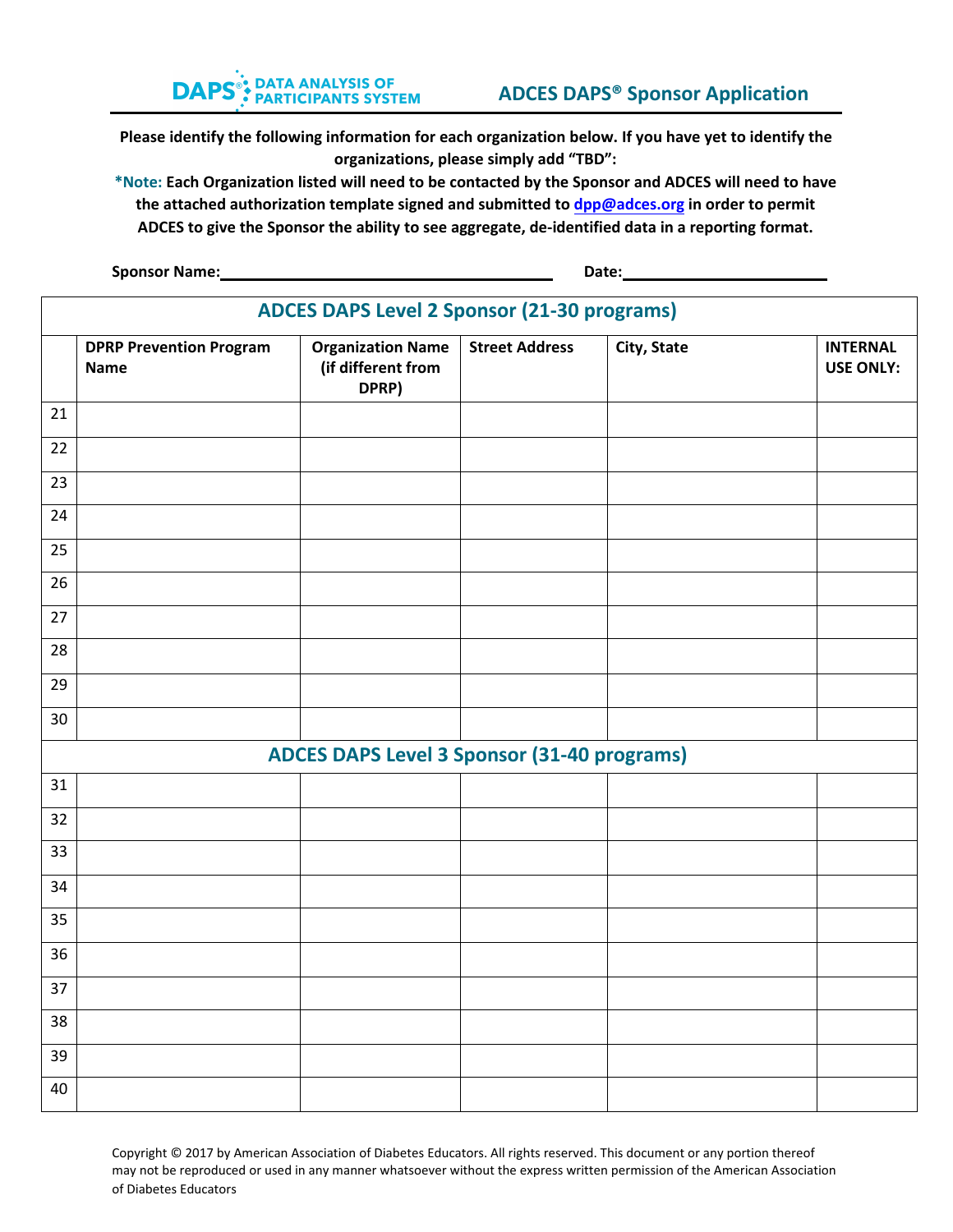

**\*Note: Each Organization listed will need to be contacted by the Sponsor and ADCES will need to have the attached authorization template signed and submitted to dpp@a[dces.org](mailto:dpp@aadenet.org) in order to permit ADCES to give the Sponsor the ability to see aggregate, de-identified data in a reporting format.** 

**Sponsor Name:** 2008. 2012. 2022. 2022. 2022. 2022. 2022. 2022. 2022. 2022. 2022. 2022. 2022. 2022. 2022. 2022. 2022. 2022. 2022. 2022. 2022. 2022. 2022. 2022. 2022. 2022. 2022. 2022. 2022. 2022. 2022. 2022. 2022. 2022. 20

|    | <b>ADCES DAPS Level 4 Sponsor (41-50 programs)</b> |                                                         |                       |             |                                     |  |
|----|----------------------------------------------------|---------------------------------------------------------|-----------------------|-------------|-------------------------------------|--|
|    | <b>DPRP Prevention Program</b><br><b>Name</b>      | <b>Organization Name</b><br>(if different from<br>DPRP) | <b>Street Address</b> | City, State | <b>INTERNAL</b><br><b>USE ONLY:</b> |  |
| 41 |                                                    |                                                         |                       |             |                                     |  |
| 42 |                                                    |                                                         |                       |             |                                     |  |
| 43 |                                                    |                                                         |                       |             |                                     |  |
| 44 |                                                    |                                                         |                       |             |                                     |  |
| 45 |                                                    |                                                         |                       |             |                                     |  |
| 46 |                                                    |                                                         |                       |             |                                     |  |
| 47 |                                                    |                                                         |                       |             |                                     |  |
| 48 |                                                    |                                                         |                       |             |                                     |  |
| 49 |                                                    |                                                         |                       |             |                                     |  |
| 50 |                                                    |                                                         |                       |             |                                     |  |
|    |                                                    | <b>ADCES DAPS Level 5 Sponsor (51-60 programs)</b>      |                       |             |                                     |  |
| 51 |                                                    |                                                         |                       |             |                                     |  |
| 52 |                                                    |                                                         |                       |             |                                     |  |
| 53 |                                                    |                                                         |                       |             |                                     |  |
| 54 |                                                    |                                                         |                       |             |                                     |  |
| 55 |                                                    |                                                         |                       |             |                                     |  |
| 56 |                                                    |                                                         |                       |             |                                     |  |
| 57 |                                                    |                                                         |                       |             |                                     |  |
| 58 |                                                    |                                                         |                       |             |                                     |  |
| 59 |                                                    |                                                         |                       |             |                                     |  |
| 60 |                                                    |                                                         |                       |             |                                     |  |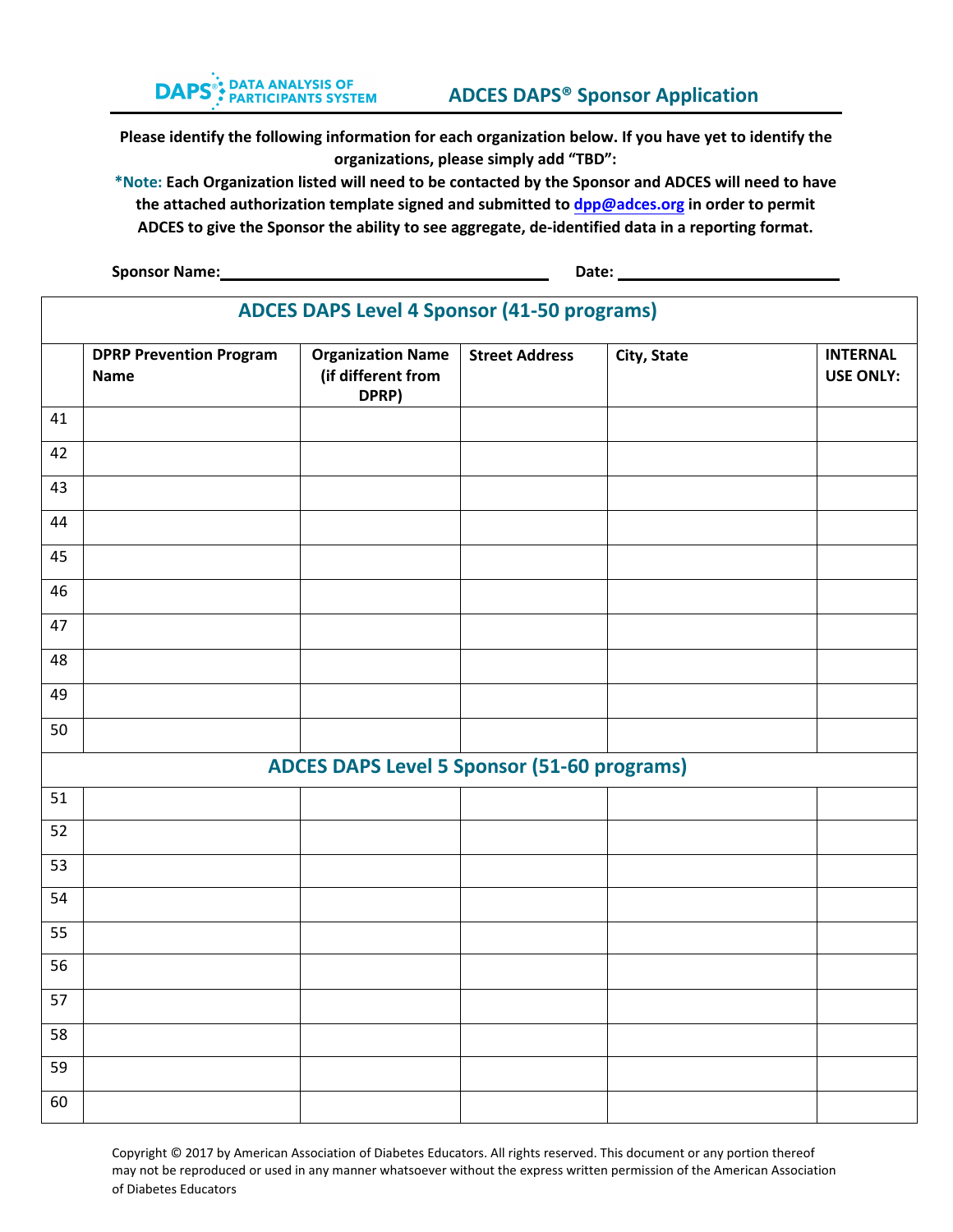**\*Note: Each Organization listed will need to be contacted by the Sponsor and ADCES will need to have the attached authorization template signed and submitted to [dpp@a](mailto:dpp@aadenet.org)dces.org in order to permit ADCES to give the Sponsor the ability to see aggregate, de-identified data in a reporting format.** 

**Sponsor Name: Date: Date: Date: Date: Date: Date: Date: Date: Date: Date: Date: Date: Date: Date: Date: Date: Date: Date: Date: Date: Date: Date: Date: Date: Date: Date:** 

|    | <b>ADCES DAPS Level 6 Sponsor (61-70 programs)</b> |                                                         |                       |             |                                     |  |
|----|----------------------------------------------------|---------------------------------------------------------|-----------------------|-------------|-------------------------------------|--|
|    | <b>DPRP Prevention Program</b><br><b>Name</b>      | <b>Organization Name</b><br>(if different from<br>DPRP) | <b>Street Address</b> | City, State | <b>INTERNAL</b><br><b>USE ONLY:</b> |  |
| 61 |                                                    |                                                         |                       |             |                                     |  |
| 62 |                                                    |                                                         |                       |             |                                     |  |
| 63 |                                                    |                                                         |                       |             |                                     |  |
| 64 |                                                    |                                                         |                       |             |                                     |  |
| 65 |                                                    |                                                         |                       |             |                                     |  |
| 66 |                                                    |                                                         |                       |             |                                     |  |
| 67 |                                                    |                                                         |                       |             |                                     |  |
| 68 |                                                    |                                                         |                       |             |                                     |  |
| 69 |                                                    |                                                         |                       |             |                                     |  |
| 70 |                                                    |                                                         |                       |             |                                     |  |
|    |                                                    | <b>ADCES DAPS Level 7 Sponsor (71-80 programs)</b>      |                       |             |                                     |  |
| 71 |                                                    |                                                         |                       |             |                                     |  |
| 72 |                                                    |                                                         |                       |             |                                     |  |
| 73 |                                                    |                                                         |                       |             |                                     |  |
| 74 |                                                    |                                                         |                       |             |                                     |  |
| 75 |                                                    |                                                         |                       |             |                                     |  |
| 76 |                                                    |                                                         |                       |             |                                     |  |
| 77 |                                                    |                                                         |                       |             |                                     |  |
| 78 |                                                    |                                                         |                       |             |                                     |  |
| 79 |                                                    |                                                         |                       |             |                                     |  |
| 80 |                                                    |                                                         |                       |             |                                     |  |